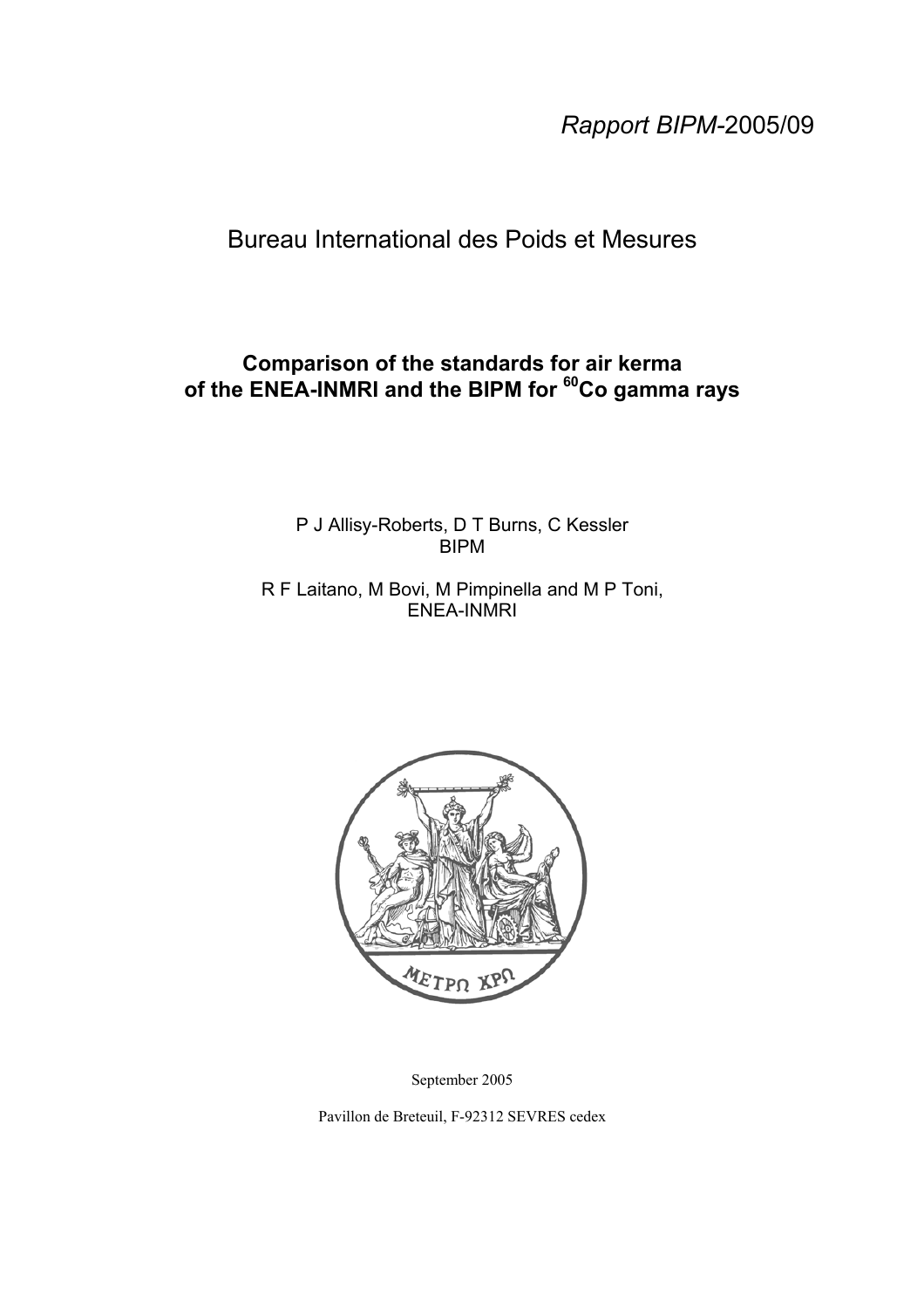# **Comparison of the standards for air kerma of the ENEA-INMRI and the BIPM for 60Co** γ**-rays**

P.J. Allisy-Roberts, D.T. Burns and C. Kessler Bureau International des Poids et Mesures, F-92312 Sèvres Cedex, France

R.F. Laitano, M. Bovi, M. Pimpinella and M.P. Toni, Istituto Nazionale di Metrologia delle Radiazioni Ionizzanti, ENEA CR Casaccia, cp 2400 – 00100 Rome, Italy

### **Abstract**

A new comparison of the standards for air kerma of the Istituto Nazionale di Metrologia delle Radiazioni Ionizzanti of the Ente per le Nuove Tecnologie, l'Energia e l'Ambiente, Italy (ENEA-INMRI) and of the Bureau International des Poids et Mesures (BIPM) has been carried out in <sup>60</sup>Co radiation. The comparison result, expressed as a ratio of the ENEA and BIPM standards, is 1.0051 (0.0026).

#### **1. Introduction**

A new comparison of the standards for air kerma of the Istituto Nazionale di Metrologia delle Radiazioni Ionizzanti of the Ente per le Nuove Tecnologie, l'Energia e l'Ambiente, Italy, and of the Bureau International des Poids et Mesures, was carried out at the BIPM in  ${}^{60}Co$ radiation in December 2004. In this comparison, the ENEA-INMRI used a series of four graphite cavity ionization chambers constructed at the ENEA-INMRI and described in section 2 of this report. The BIPM air kerma standard is described in [1].

Previous comparisons between the ENEA-INMRI and the BIPM were made in 1983 [2] and 1998 (revised in 2003) [3, 4] and a bilateral comparison between the National Institute of Standards and Technology (NIST), USA, and the ENEA-INMRI was conducted in 1994 [5]. The results of these earlier comparisons are consistent when the various changes related to chamber volumes and wall correction factors are taken into account, as discussed later in this report.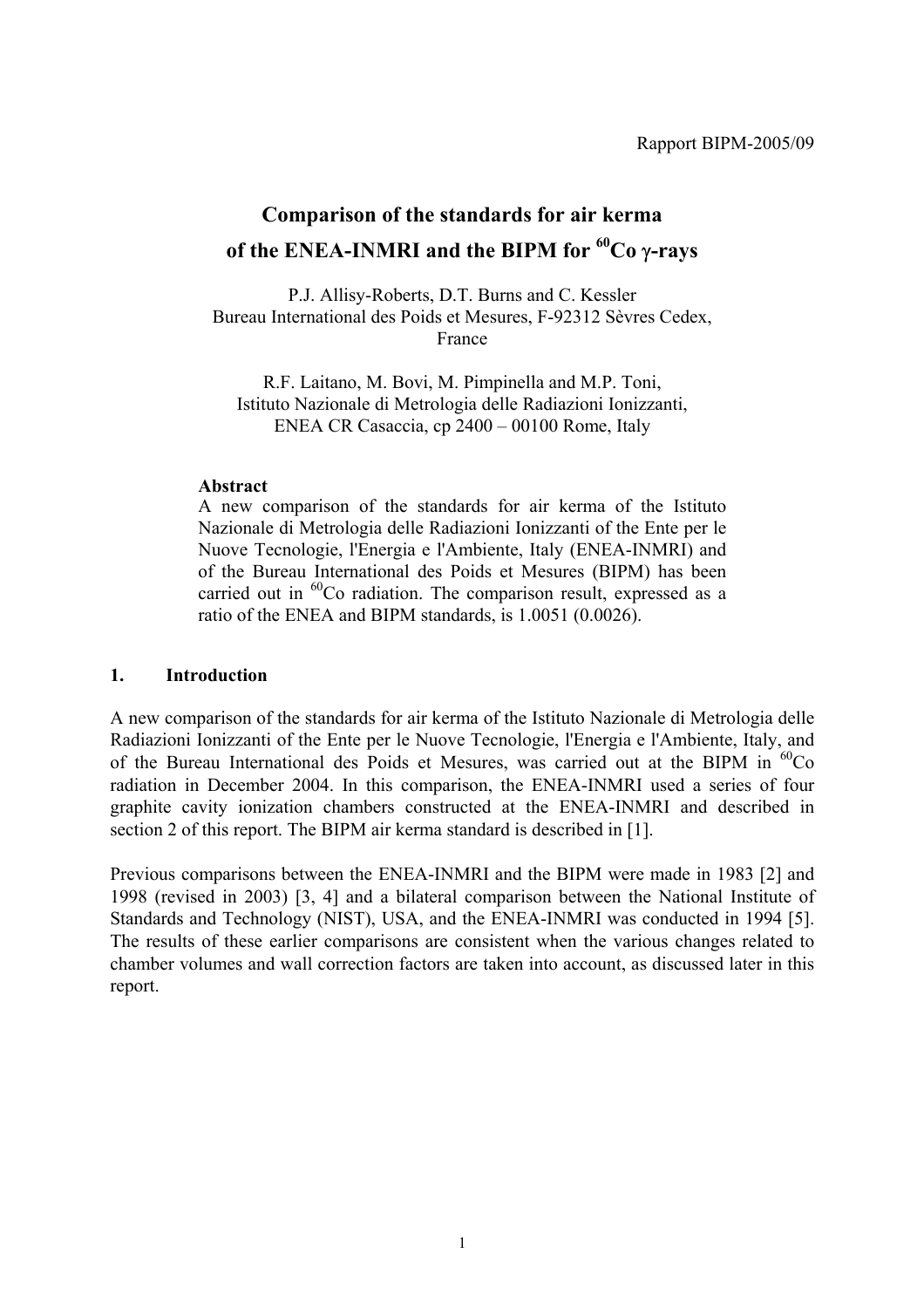#### **2. Determination of the air kerma**

The air kerma rate is determined by

$$
\dot{K} = \frac{I}{m} \frac{W}{e} \frac{1}{1 - \overline{g}} \left( \frac{\mu_{\text{en}}}{\rho} \right)_{\text{a,c}} \overline{s}_{\text{c,a}} \prod k_i \tag{1}
$$

where

- *I/m* is the ionization current per unit mass of air measured by the standard,
- *W* is the average energy spent by an electron of charge *e* to produce an ion pair in dry air,
- $\overline{g}$  is the fraction of electron energy lost in bremsstrahlung production in air,
- $(\mu_{en}/\rho)_{ac}$  is the ratio of the mean mass energy-absorption coefficients of air and graphite,

 $\bar{s}_{\rm ca}$  is the ratio of the mean stopping powers of graphite and air,

 $\prod k_i$  is the product of the correction factors to be applied to the standard.

Figure 1 illustrates the series of six chambers made at the ENEA-INMRI to determine air kerma and verify the various correction factors. The main characteristics of the ENEA-INMRI standards are given in Table 1. The standard chamber code F is used as the primary standard. The other standards, which differ in dimensions, are used to verify the calculated correction factors. However, chambers D and  $E -$  being very similar to chamber  $F -$  were not taken to the BIPM for the present comparison.



**Figure 1. Photograph of the six cavity chambers made at the ENEA-INMRI.** From the left the chambers are coded A, B, C, D, E and F, respectively. The chambers used in the present comparison are A, B, C and F.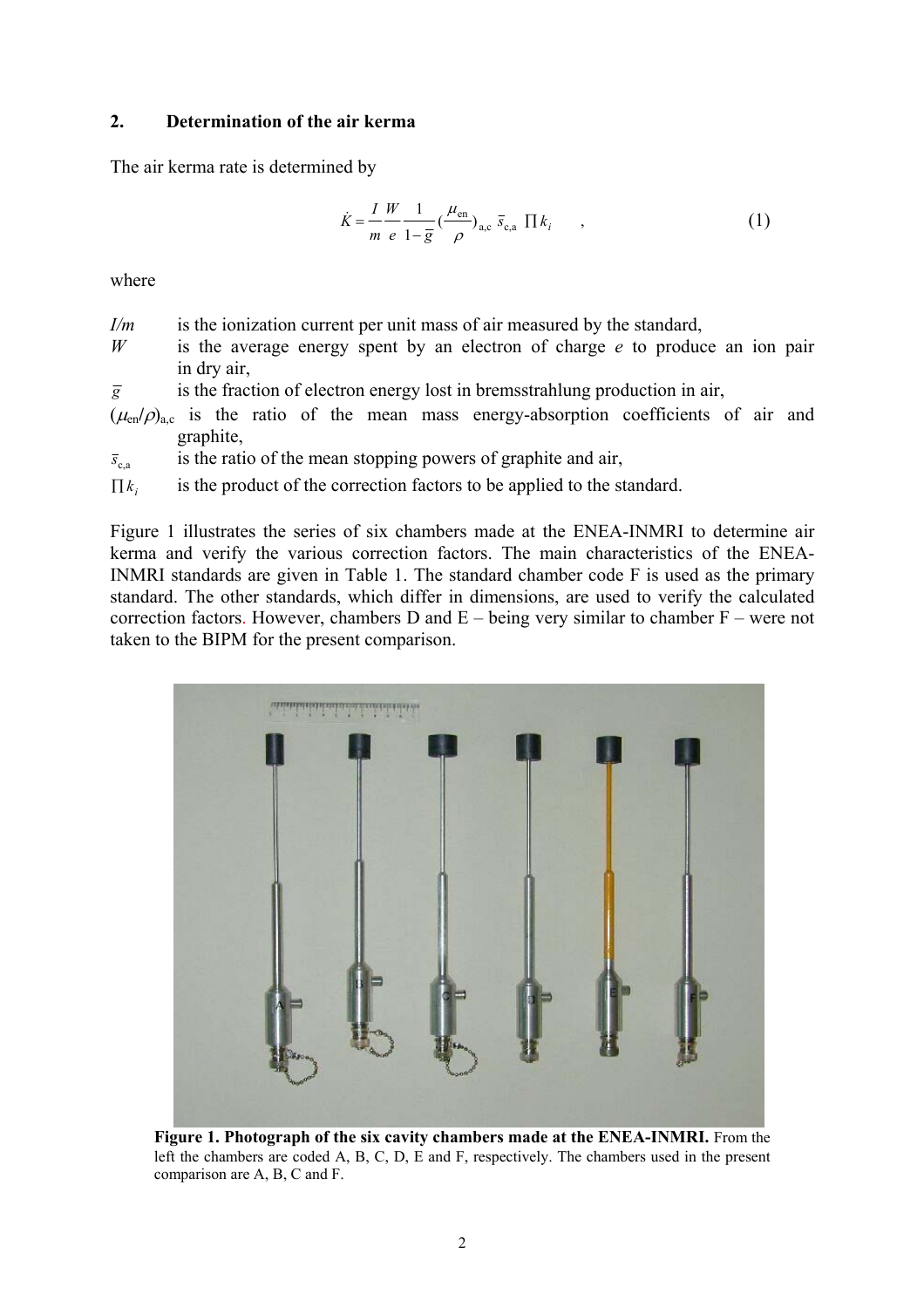|                                                                                                    | <b>ENEA-INMRI Standard Chambers</b> <sup>(1)</sup>                                |                                            |                          |                          |                          |                          |                          |  |
|----------------------------------------------------------------------------------------------------|-----------------------------------------------------------------------------------|--------------------------------------------|--------------------------|--------------------------|--------------------------|--------------------------|--------------------------|--|
|                                                                                                    |                                                                                   | A                                          | B                        | $\mathcal{C}$            | $\mathbf D$              | E                        | F                        |  |
| <b>Chamber dimensions</b>                                                                          |                                                                                   |                                            |                          |                          |                          |                          |                          |  |
|                                                                                                    | Inner diameter (mm)                                                               | 7.98                                       | 10.87                    | 16.01                    | 11.00                    | 11.00                    | 11.00                    |  |
|                                                                                                    | Inner length (mm)                                                                 | 15.98                                      | 10.86                    | 7.97                     | 11.02                    | 10.97                    | 11.03                    |  |
|                                                                                                    | Lateral wall thickness (mm)                                                       | 3.0                                        | 3.0                      | 3.0                      | 4.0                      | 4.0                      | 4.0                      |  |
|                                                                                                    | Upper base thickness (mm)                                                         | 2.97                                       | 2.99                     | 3.00                     | 3,88                     | 3.99                     | 3.97                     |  |
|                                                                                                    | Lower base thickness (mm)                                                         | 4.00                                       | 4.00                     | 3.99                     | 4.0                      | 4.0                      | 4.00                     |  |
|                                                                                                    | Central electrode diameter (mm)                                                   | 1.96                                       | 1.99                     | 1.99                     | 1.98                     | 2.00                     | 2.00                     |  |
|                                                                                                    | Central electrode length (mm)                                                     | 14.98                                      | 10.07                    | 7.01                     | 10.00                    | 10.12                    | 10.13                    |  |
| Air cavity volume $(cm3)$                                                                          |                                                                                   | 0.77206(93)                                | 0.9881(12)               | 1.5983(19)               | 1.0324(12)               | 1.0223(12)               | 1.0287(12)               |  |
| <b>Correction factors and physical parameters</b><br>Chamber material (wall and central electrode) | Polarizing tension (V) (both polarities)                                          | 300<br>graphite $(1.75 \text{ g cm}^{-3})$ |                          |                          |                          |                          |                          |  |
| $I + / I -$                                                                                        |                                                                                   | 1.0025(7)                                  | 1.0027(7)                | 1.0010(7)                | 1.0026(7)                | 1.0022(7)                | 1.0014(7)                |  |
| $\overline{S}_{c,a}$                                                                               |                                                                                   | 1.0008                                     | 1.0007                   | 1.0006                   | 1.0007                   | 1.0007                   | 1.0007                   |  |
| (2)<br>$\frac{k_{\text{pn}^*}k_{\text{npn}}}{k_{\text{wall}}^{(3)}}$                               |                                                                                   | 1.0005(14)<br>1.0116(10)                   | 1.0001(14)<br>1.0161(10) | 0.9996(14)<br>1.0271(10) | 1.0001(14)<br>1.0212(10) | 1.0001(14)<br>1.0212(10) | 1.0001(14)<br>1.0212(10) |  |
| ENEA 36 TBq beam<br>(reference date<br>06.01.2004)                                                 | $k_{\rm sat}$ <sup>(2)</sup><br>$\dot{K}_a$ (mGy s <sup>-1</sup> ) <sup>(4)</sup> | 1.0011(5)<br>2.0500(61)                    | 1.0017(5)<br>2.0440(61)  | 1.0047(5)<br>2.0459(61)  | 1.0019(5)<br>2.0445(61)  | 1.0019(5)<br>2.0441(61)  | 1.0019(5)<br>2.0454(61)  |  |
| ENEA 208 TBq beam<br>(reference date<br>04.01.2005)                                                | $k_{\rm sat}$ <sup>(2)</sup><br>$K_a$ (mGy s <sup>-1</sup> ) <sup>(4)</sup>       | 1.0013(5)<br>12.790 (38)                   | 1.0020(5)<br>12.751 (38) | 1.0092(5)<br>12.797 (38) | 1.0021(5)<br>12.772(38)  | 1.0021(5)<br>12.762 (38) | 1.0021(5)<br>12.771 (38) |  |

**Table 1.Dimensions and relevant parameters of the ENEA-INMRI standard chambers** (reference date 06.01.2004)

 $<sup>(1)</sup>$  The figures in parentheses are the values of the combined standard uncertainty.</sup>

 $^{(2)}$  According to the ENEA air kerma rates.

<sup>(3)</sup> Values obtained by Monte Carlo determination ( $s = 10^{-4}$ ) at a source-chamber distance of 100 cm in the new ENEA 208 TBq beam.

<sup>(4)</sup> Values of the air kerma rate obtained as the arithmetic mean of measurements made in the period from March 2003 until June 2004 for the ENEA 36 TBq beam and from March until April 2005 for the ENEA 208 TBq beam. The relative standard deviation associated with each value was up to  $10^{-4}$  (with 580 degrees of freedom), depending on the chamber.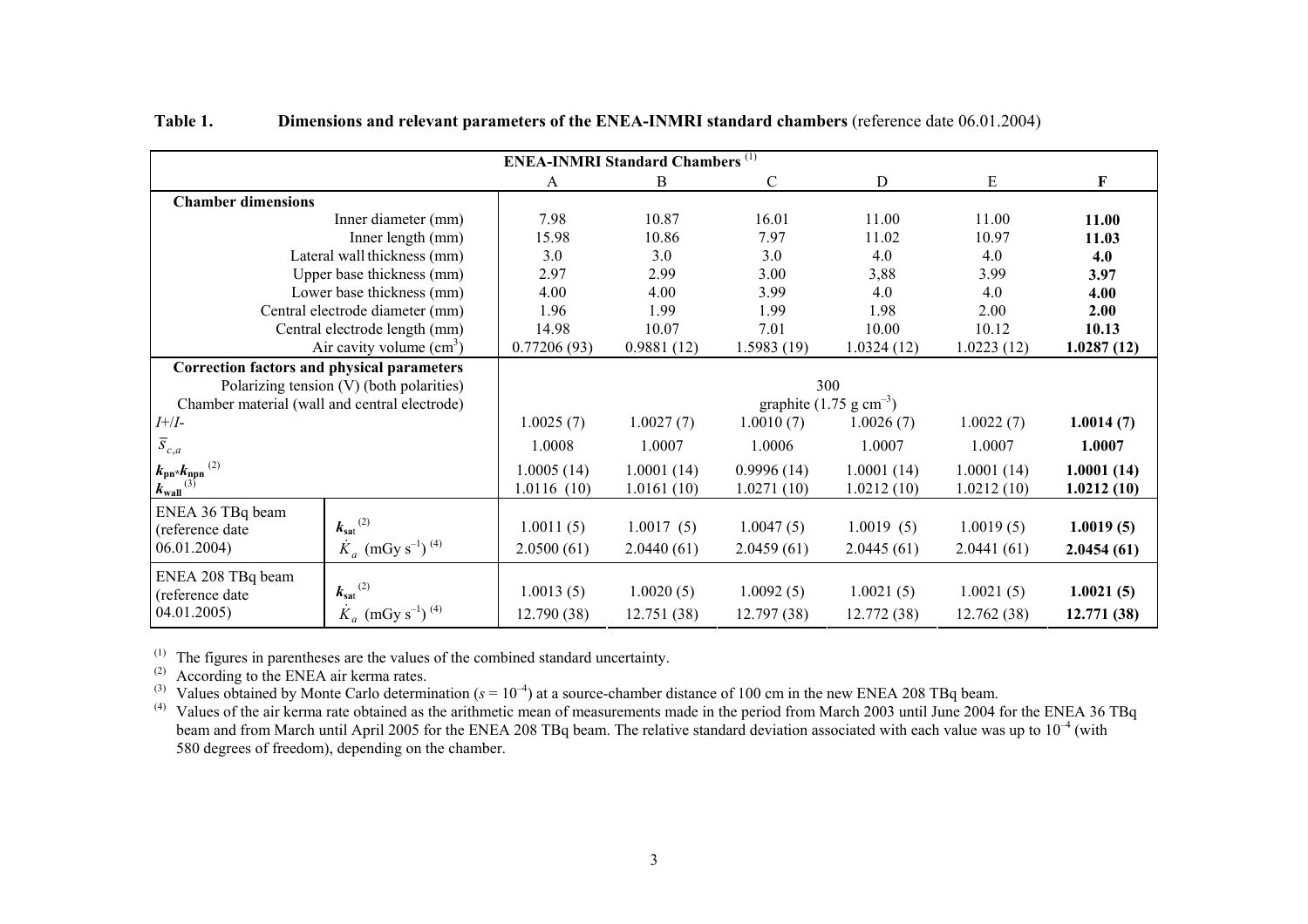#### **3. Experimental results**

The air kerma is determined at the BIPM under the following conditions:

- the distance from source to reference plane is 1 m;

- the field size in air at the reference plane is  $10 \text{ cm} \times 10 \text{ cm}$ , the photon fluence rate at the centre of each side of the square being 50 % of the photon fluence rate at the centre of the square.

Data concerning the various factors entering in the determination of air kerma in the  ${}^{60}Co$ beam using the primary standards of the ENEA-INMRI and the BIPM are shown in Table 2. They include the physical constants [6], the correction factors entering in (1), the volume of each chamber cavity and the associated uncertainties.

|                                                               | <b>BIPM</b>    | Relative                 | (a)          | ENEA-          | Relative                 | (a)          | $R_K$       | (a)<br>relative          |
|---------------------------------------------------------------|----------------|--------------------------|--------------|----------------|--------------------------|--------------|-------------|--------------------------|
|                                                               | values         | uncertainty              |              | <b>INMRI</b>   | uncertainty              |              | uncertainty |                          |
|                                                               |                |                          |              | values         |                          |              |             |                          |
|                                                               |                | $100 s_i$                | 100 $u_i$    |                | $100 s_i$                | 100 $u_i$    | 100 $s_i$   | 100 $u_i$                |
| <b>Physical constants</b>                                     |                |                          |              |                |                          |              |             |                          |
| dry air density / $\text{kg}\cdot\text{m}^{-3}$ $\,$ $^{(b)}$ | 1.2930         |                          | 0.01         | 1.2930         |                          | 0.01         |             |                          |
| $(\mu_{\text{\rm en}}/\rho)_{\text{a.c}}$                     | 0.9985         | $\overline{\phantom{0}}$ | 0.05         | 0.9985         |                          | 0.05         |             |                          |
| $\overline{s}_{c,a}$                                          |                |                          |              |                |                          |              |             |                          |
|                                                               | 1.0010         | $\overline{\phantom{0}}$ | $0.11^{(c)}$ | 1.0007         | $\qquad \qquad -$        | $0.11^{(c)}$ |             | $\overline{\phantom{0}}$ |
| $\frac{W\!/\!e}{\overline{g}}$                                | 33.97          |                          |              | 33.97          | $\qquad \qquad -$        |              |             |                          |
|                                                               | 0.0032         |                          | 0.02         | 0.0032         | $\overline{\phantom{0}}$ | 0.02         |             |                          |
|                                                               |                |                          |              |                |                          |              |             |                          |
| <b>Correction factors</b>                                     |                |                          |              |                |                          |              |             |                          |
| $k_{\rm s}$<br>recombination loss                             | $1.0015^{(d)}$ | 0.01                     | 0.01         | $1.0017^{(d)}$ | $\qquad \qquad -$        | 0.02         | 0.01        | 0.02                     |
| $k_{\rm h}$<br>humidity                                       | 0.9970         |                          | 0.03         | 0.9970         | $\overline{\phantom{0}}$ | 0.03         |             |                          |
| $k_{\rm st}$<br>stem scattering                               | 1.0000         | 0.01                     |              | 1.0000         |                          | 0.03         | 0.01        | 0.03                     |
| wall attenuation<br>$k_{\rm att}$                             | 1.0398         | 0.01                     | 0.04         |                |                          |              |             |                          |
| $k_{\rm sc}$<br>wall scattering                               | 0.9720         | 0.01                     | 0.07         | 1.0212         | $\overline{\phantom{0}}$ | 0.10         | 0.01        | 0.13                     |
| mean origin of electrons<br>$k_{\rm CEP}$                     | 0.9922         |                          | 0.01         |                |                          |              |             |                          |
| axial non-uniformity<br>$k_{\rm an}$                          | 0.9964         | $\overline{\phantom{0}}$ | 0.07         | 1.0001         | —                        | 0.14         |             | 0.16                     |
| radial non-uniformity<br>$k_{\rm m}$                          | $1.0016^{(e)}$ | 0.01                     | 0.04         | $1.0003^{(e)}$ | $\equiv$                 | 0.01         | 0.01        | 0.04                     |
|                                                               |                |                          |              |                |                          |              |             |                          |
|                                                               |                |                          |              |                |                          |              |             |                          |
| Measurement of $I/V\rho$                                      |                |                          |              |                |                          |              |             |                          |
| volume $/cm3$<br>V                                            | 6.8028         | 0.01                     | 0.03         | 1.0287         |                          | 0.12         | 0.01        | 0.12                     |
| ionization current / pA (b)<br>$\boldsymbol{I}$               |                | 0.01                     | 0.02         | 70.795         | 0.01                     | 0.03         | 0.01        | 0.04                     |
|                                                               |                |                          |              |                |                          |              |             |                          |
| Uncertainty                                                   |                |                          |              |                |                          |              |             |                          |
| quadratic summation                                           |                | 0.03                     | 0.17         |                | 0.01                     | 0.25         | 0.03        | 0.25                     |
| combined uncertainty<br>$\sqrt{2}$                            |                | 0.17                     |              |                | 0.25                     |              | 0.26        |                          |

### **Table 2. Physical constants and correction factors entering in the determination of air kerma and their estimated relative uncertainties in the BIPM 60Co 23 TBq beam**

(a) Expressed as one standard deviation.

 $s_i$  represents the relative uncertainty estimated by statistical methods, type A,

 $u_i$  represents the relative uncertainty estimated by other means, type B.

(b) At 101.325 kPa and 273.15 K.

 $^{(d)}$  This correction is 1.0019 (1) for the BIPM standard and 1.0019 (2) for the ENEA-INMRI standard in the 175 TBq beam

 $^{(e)}$  The radial non-uniformity correction is 1.0015 (2) for the BIPM standard and 1.0002 (1) for the ENEA-INMRI standard in the 175 TBq beam.

<sup>(</sup>c) Combined uncertainty for the product of stopping power ratio and  $W/e$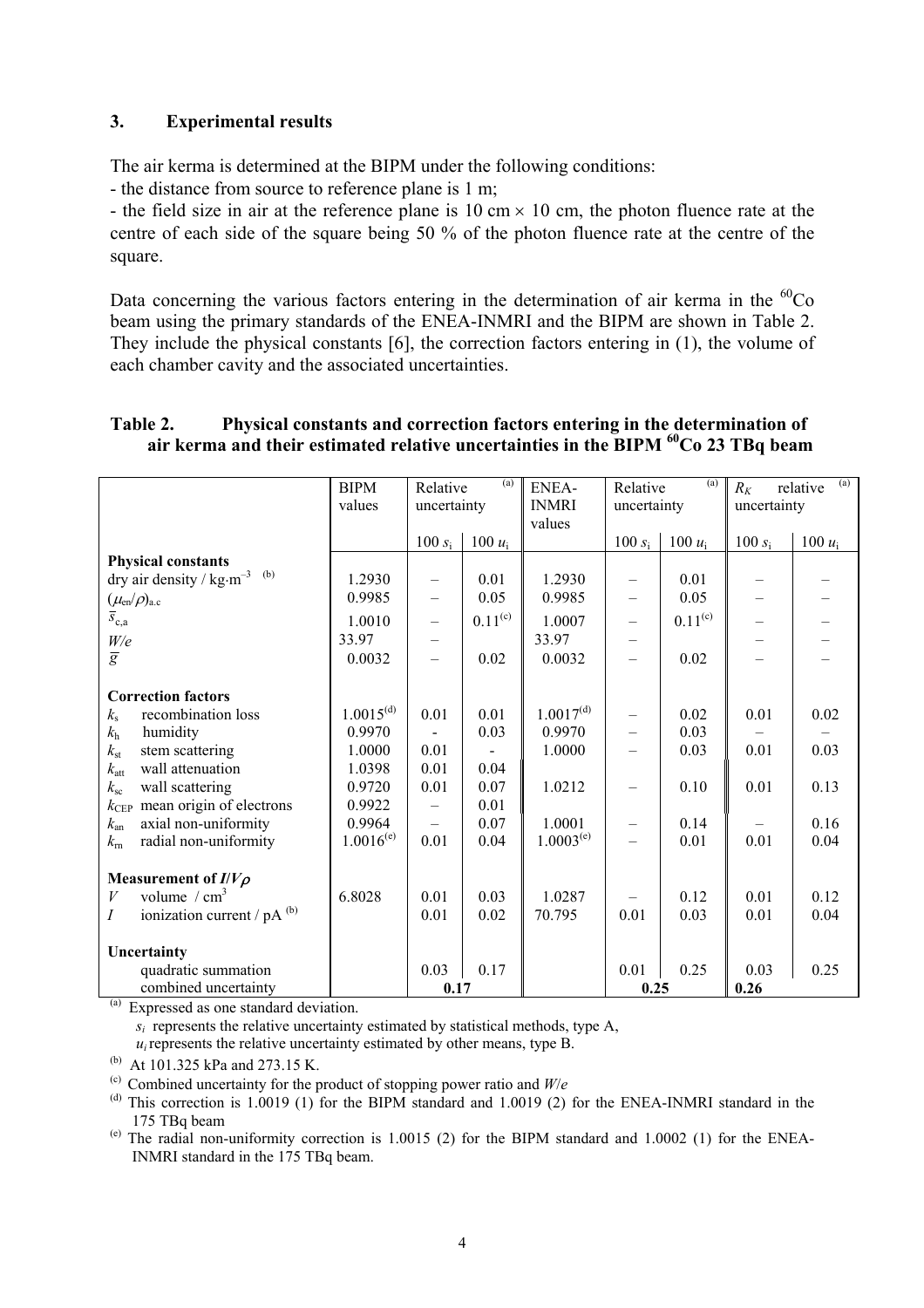For the BIPM standard, these data are taken from [7]. Also shown in Table 2 are the relative uncertainties in the ratio

$$
R_{K} = \dot{K}_{\text{ENEA-INMRI}} / \dot{K}_{\text{BIPM}}.
$$
 (2)

Two different <sup>60</sup>Co beams were used at the BIPM (the 23 TBq old source and the 175 TBq new source). Similarly at the ENEA-INMRI, two different <sup>60</sup>Co beams were used (the 36 TBq old source and the 208 TBq new source). Table 3 gives the differences between the characteristics of the ENEA-INMRI  $^{60}$ Co beams and those at the BIPM.

| $60$ Co beam    | Nominal source<br>activity at<br>01/01/04 | Source diameter | Scatter contribution/<br>energy fluence | Field size at 1 m                    |
|-----------------|-------------------------------------------|-----------------|-----------------------------------------|--------------------------------------|
| ENEA old source | $36$ TBq                                  | $15 \text{ mm}$ | $18\%$                                  | $10 \text{ cm} \times 10 \text{ cm}$ |
| ENEA new source | $208$ TBq                                 | $20 \text{ mm}$ | $14\%$                                  | $10 \text{ cm} \times 10 \text{ cm}$ |
| BIPM old source | $23$ TBq                                  | $20 \text{ mm}$ | $14\%$                                  | $10 \text{ cm} \times 10 \text{ cm}$ |
| BIPM new source | $175$ TBq                                 | $20 \text{ mm}$ | $21\%$                                  | $10 \text{ cm} \times 10 \text{ cm}$ |

Table 3. Parameters of the <sup>60</sup>Co beams at the ENEA-INMRI and the BIPM

The correction factors for the ENEA-INMRI primary standard-F were determined at the ENEA-INMRI. The accuracy of the volume determination and of the calculated correction factors was verified by the ratio of air kerma measurements made by all six chambers at the ENEA-INMRI.

The polarity effect determined at the ENEA-INMRI for the primary standard-F was 1.0014 (7). A similar value was determined at the BIPM for this chamber and of the same order for the other chambers, being smaller than that at the ENEA-INMRI. However, as all measurements were made with both polarities no corrections for this were applied.

The correction *k*s for ion recombination was first determined in the ENEA 36 TBq old beam by the method [8]. This correction was then re-determined by the same method but using also the new 208 TBq beam and hence a wider range of air kerma rates. The ratios of ionization currents, for the determination of *k*s, were obtained at chamber potentials of 300 V and 75 V (both polarities). The results of ion recombination measurements made at the ENEA-INMRI are reported in Table 4. The values of  $k<sub>s</sub>$  for the different ENEA chambers in the two ENEA beams are given in Table 1. These values differ by up to  $3 \times 10^{-4}$  from those previously determined at a lower range of air kerma rates, by using just the ENEA 36 TBq beam.

Measurements concerning the effect of ion recombination were repeated in the BIPM beams. The ratio of the ionization currents obtained with applied voltages of 300 V and 100 V (both polarities)  $I_V / I_{V/3}$  [8] in the BIPM beams was measured for a series of different air kerma rates to determine the value of *k*s. The results are illustrated in Figure 2 and given in Table 4. Some differences of up to  $7 \times 10^{-4}$  in relative terms were identified between the ENEA and BIPM determinations of  $k<sub>s</sub>$  for some of the chambers. Consequently, the values used for this comparison in the BIPM beams and given in Table 2 are those measured at the BIPM.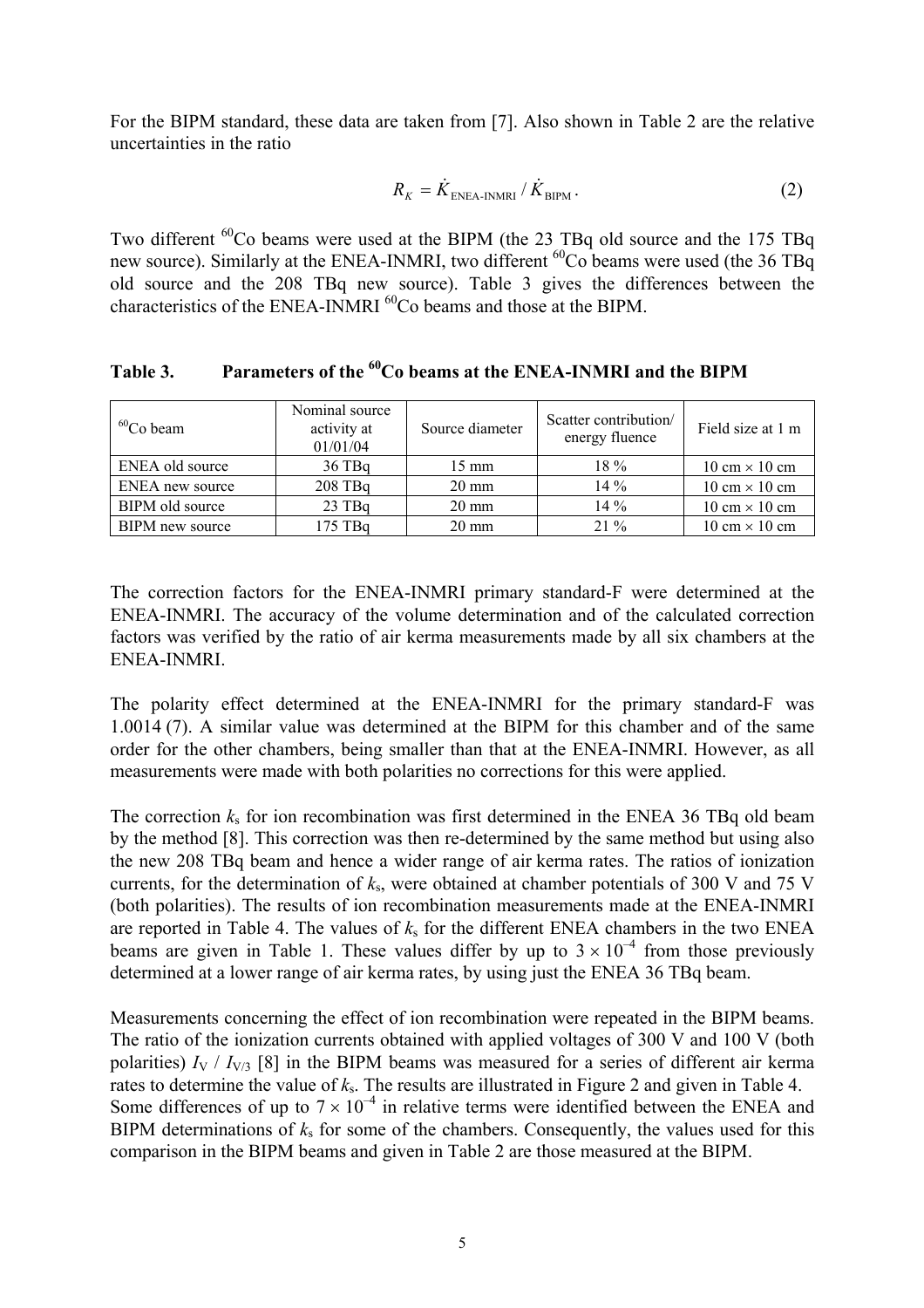The correction  $k_s = 1.0017 (0.0001)$  as measured at the BIPM was applied to the ENEA-INMRI standard-F in the BIPM 23 TBq beam and  $k_s = 1.0019$  (0.0001) in the 175 TBq beam. The values calculated from the ENEA-INMRI measurements gave 1.0020 (5) and 1.0022 (5) respectively.



**Figure 2 Graphs of recombination measurements made at the BIPM** 

**Table 4 Results of ion recombination measurements made at the BIPM and at the ENEA-INMRI for the ENEA-INMRI standards** 

| ENEA-INMRI Standard                                           | A                    | B                    | C                    | F                    |
|---------------------------------------------------------------|----------------------|----------------------|----------------------|----------------------|
| Initial recombination and<br>diffusion, BIPM values           | $12 \times 10^{-4}$  | $16 \times 10^{-4}$  | $44 \times 10^{-4}$  | $16 \times 10^{-4}$  |
| Initial recombination and<br>diffusion, ENEA-INMRI values     | $12 \times 10^{-4}$  | $17 \times 10^{-4}$  | $39 \times 10^{-4}$  | $19 \times 10^{-4}$  |
| Volume recombination factor,<br>BIPM values / $pA^{-1}$       | $2.3 \times 10^{-7}$ | $6.4 \times 10^{-7}$ | $7.8 \times 10^{-6}$ | $6.5 \times 10^{-7}$ |
| Volume recombination factor,<br>ENEA-INMRI values / $pA^{-1}$ | $1.6 \times 10^{-7}$ | $6.3 \times 10^{-7}$ | $7.5 \times 10^{-6}$ | $5.1 \times 10^{-7}$ |
| $k_s$ in the BIPM 23 TBq beam,<br><b>BIPM</b> values          | 1.0013(1)            | 1.0017(1)            | 1.0051(5)            | 1.0017(1)            |
| $k_s$ in the BIPM 175 TBq beam,<br><b>BIPM</b> values         | 1.0013(1)            | 1.0019(1)            | 1.0096(8)            | 1.0019(1)            |

The effect of attenuation and scatter in the graphite walls of the ENEA-INMRI chambers was formerly determined by Monte Carlo calculation [9, 10] in the old ENEA beam. A new  $k_{\text{wall}}$ determination was made using the <sup>60</sup>Co photon spectrum obtained by a Monte Carlo simulation of the new ENEA 208 TBq beam. The results are reported in Table 1. On this occasion a study on the dependence of  $k_{\text{wall}}$  on the spectrum shape was also made [11]. To this end a number of spectra were considered, with a scatter component ranging from 14 % to 21 % (the same range as that referred to in Table 3). In this range the value for  $k_{\text{wall}}$  varied by not more than  $8 \times 10^{-4}$ , depending on the chamber.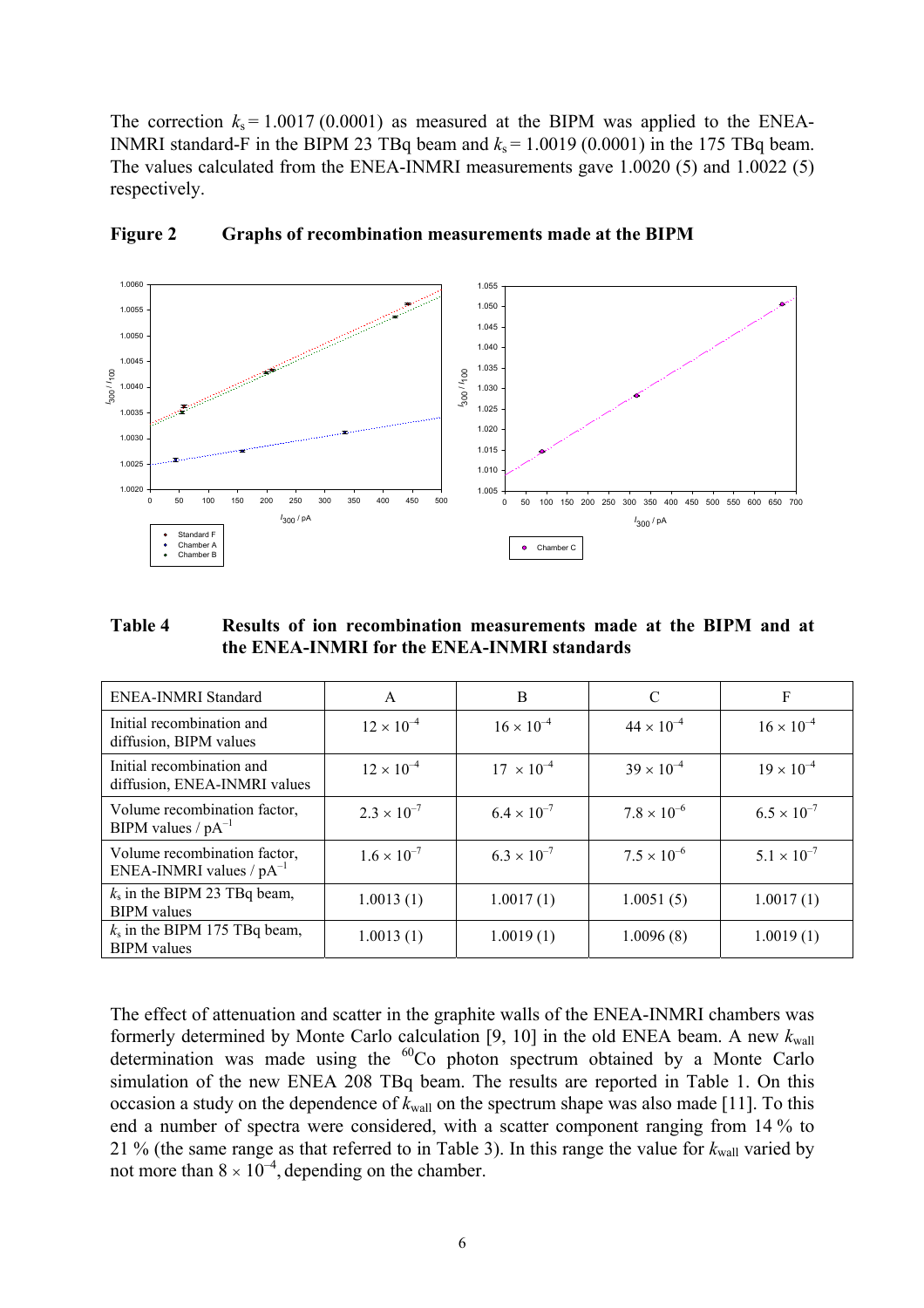The new  $k_{\text{wall}}$  value of 1.0212 ( $s = 1 \times 10^{-4}$ ), adopted for the ENEA-INMRI primary standard-F, differs by  $7 \times 10^{-4}$  from the value of 1.0219 ( $s = 1 \times 10^{-4}$ ) calculated for a similar (but not identical) chamber at the National Research Council (NRC), Canada [12] using the same Monte Carlo code EGSnrc. The two determinations are slightly different because of some differences in the  ${}^{60}Co$  photon spectra and chamber dimensions used in the two calculations.

An additional correction factor *k*rn for the radial non-uniformity of the BIPM beam over the cross-section of the ENEA-INMRI standard-F has been estimated from [13]; its numerical value is 1.0003 (1) in the 23 TBq beam and 1.0002 in the 175 TBq beam, as given in Table 5.

| Table 5. | Results of radial non-uniformity calculations made at the BIPM |
|----------|----------------------------------------------------------------|
|          | for the ENEA-INMRI standards                                   |

| ENEA-INMRI<br>Standard          |           |           |           |           |
|---------------------------------|-----------|-----------|-----------|-----------|
| $km$ in the 23 TBq beam         | 1.0006(1) | 1.0003(1) | 1.0002(1) | 1.0003(1) |
| $k_{\rm m}$ in the 175 TBq beam | 1.0004(1) | 1.0002(1) | 1.0002(1) | 1.0002(1) |

Before the comparison each ENEA chamber was measured at the ENEA in the 36 TBq beam in the period from March 2003 until June 2004. The maximum deviation obtained among the mean values of 20 series (30 measurements each) was within  $4 \times 10^{-4}$  depending on the chamber. No particular trends were observed for the various chambers. Each chamber was set up and measured in each of the BIPM beams on at least two separate occasions. The results were reproducible to within  $10^{-4}$ . All the chambers were re-measured 10 weeks later at the BIPM. Chambers A and F were consistent to within  $10^{-4}$  whereas chambers B and C appeared to have drifted by  $3 \times 10^{-4}$ . After measurements at the BIPM, the chambers were measured at the ENEA in the 208 TBq beam and also re-measured after a period of 5 weeks. The reproducibility of these two series of measurements was within  $2 \times 10^{-4}$  and thus consistent with previous measurements.

The evaluation of the air kerma rate at the BIPM measured with the ENEA-INMRI primary standard-F is obtained from (1) in section 2 using the data in Table 2 and the mean measured ionization current in each of the BIPM beams. A similar comparison has been made for each of the other three chambers to verify the correction factors used. The corrections that have been applied for each chamber in the two beams are given in Table 4 for recombination and Table 5 for radial non-uniformity. The comparison results are given in Table 6.

For consistency with all previous comparisons, the  $\dot{K}_{\text{BIPM}}$  value is taken as the mean of four measurements made before and after the comparison for the 23 TBq beam, and over the last two years, since its installation, for the 175 TBq beam. Both air kerma rates were verified during the comparison. The  $\dot{k}$  values refer to an evacuated path length between source and standard and are given at the reference date of 2004-01-01, 0 h UTC where the half-life of <sup>60</sup>Co is taken as 1925.5 days ( $u = 0.5$  days) [14].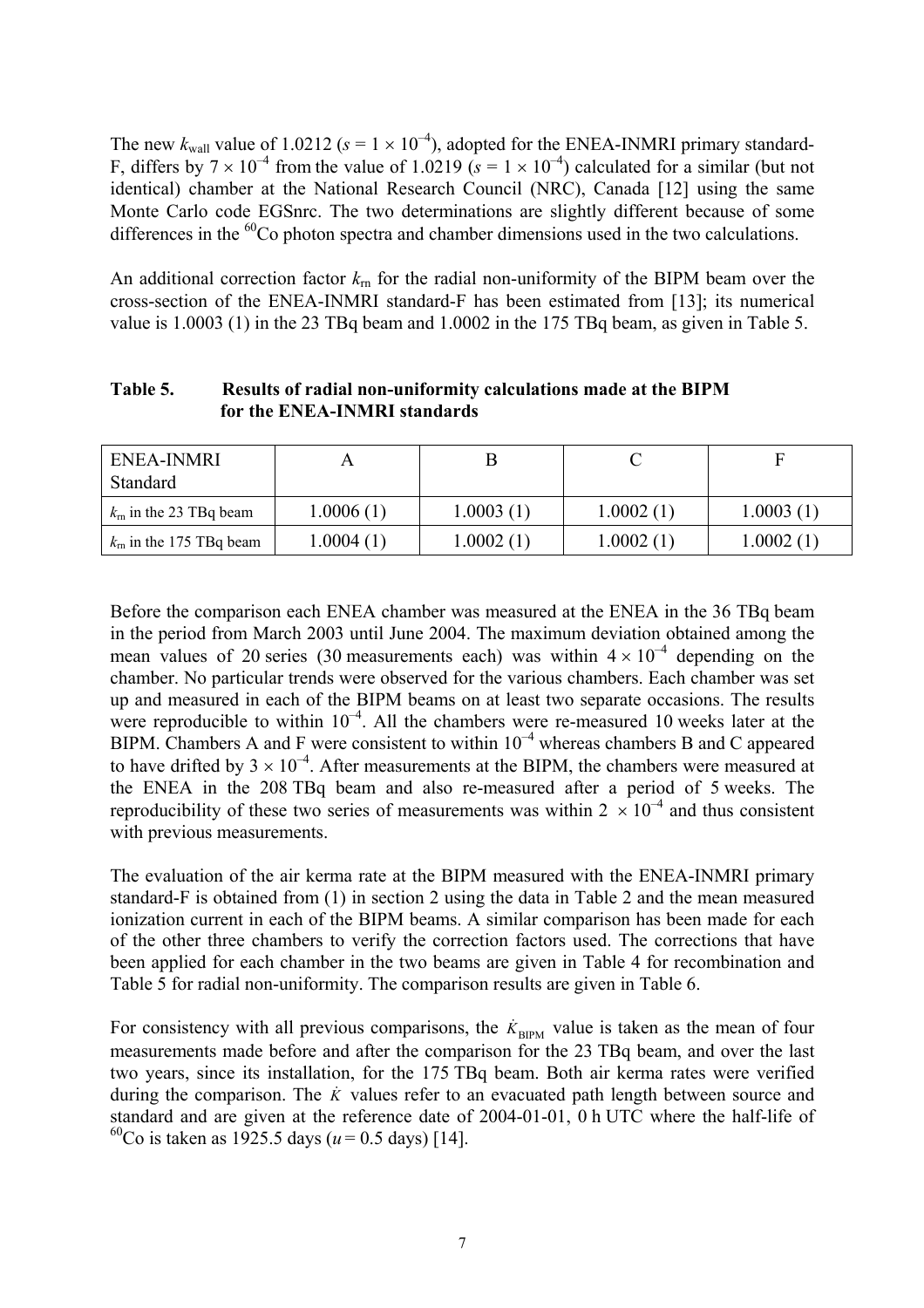| <b>ENEA-INMRI</b><br>Chamber | 23 TBq beam<br>result                                              | 175 TBq beam<br>result | Ratio of the 23 TBq to the<br>175 TBq result |
|------------------------------|--------------------------------------------------------------------|------------------------|----------------------------------------------|
|                              | ${\dot K}_{\rm ENEA{\text -}INMRI}$<br>${\dot K}_{\rm ENEA-INMRI}$ |                        |                                              |
|                              | $mGy s^{-1}$                                                       | $mGy s^{-1}$           |                                              |
| A                            | 1.8521                                                             | 14.1474                | $13.091 \times 10^{-2}$                      |
| B                            | 1.8459                                                             | 14.0940                | $13.097 \times 10^{-2}$                      |
| C                            | 1.8518                                                             | 14.1393                | $13.097 \times 10^{-2}$                      |
| $\mathbf{F}$                 | 1.8491                                                             | 14.1216                | $13.094 \times 10^{-2}$                      |
| Mean values                  | 1.8497(23)                                                         | 14.126 (19)            | $13.095 \times 10^{-2}$ (3)                  |
| $K_{\text{BIPM}}$ values     | 1.83965                                                            | $14.057$ <sup>9</sup>  | $13.086_2 \times 10^{-2}$                    |

**Table 6. The experimental results from the four ENEA-INMRI chambers in the two BIPM beams** 

The results of the measurements with the four ENEA-INMRI standard chambers in the two BIPM beams indicate relative differences of up to  $3.8 \times 10^{-3}$  between the four ENEA-INMRI standards' responses in terms of air kerma. The chambers were consistent in their individual measurements during the comparison at the BIPM. The spread of the results is of the same order of the spread of  $3.6 \times 10^{-3}$  determined at the ENEA.

The overall results of the four chambers are given in Table 7 in terms of a comparison result. The results for all four chambers relative to the BIPM are systematically lower in the 175 TBq BIPM beam than in the 23 TBq beam, from about  $3 \times 10^{-4}$  to  $8 \times 10^{-4}$ . This is within the uncertainties of the differences in the correction factors.

|                   | $K_{\text{ENEA-INMRI}} / K_{\text{BIPM}}$ |              |  |  |
|-------------------|-------------------------------------------|--------------|--|--|
| <b>ENEA-INMRI</b> | <b>BIPM</b>                               | <b>BIPM</b>  |  |  |
| chamber           | 23 TBq beam                               | 175 TBq beam |  |  |
| A                 | 1.0067                                    | 1.0064       |  |  |
| B                 | 1.0034                                    | 1.0026       |  |  |
| C                 | 1.0066                                    | 1.0058       |  |  |
| F                 | 1.0051                                    | 1.0045       |  |  |

#### **Table 7. Results of the ENEA-INMRI/BIPM comparison for standards of air kerma**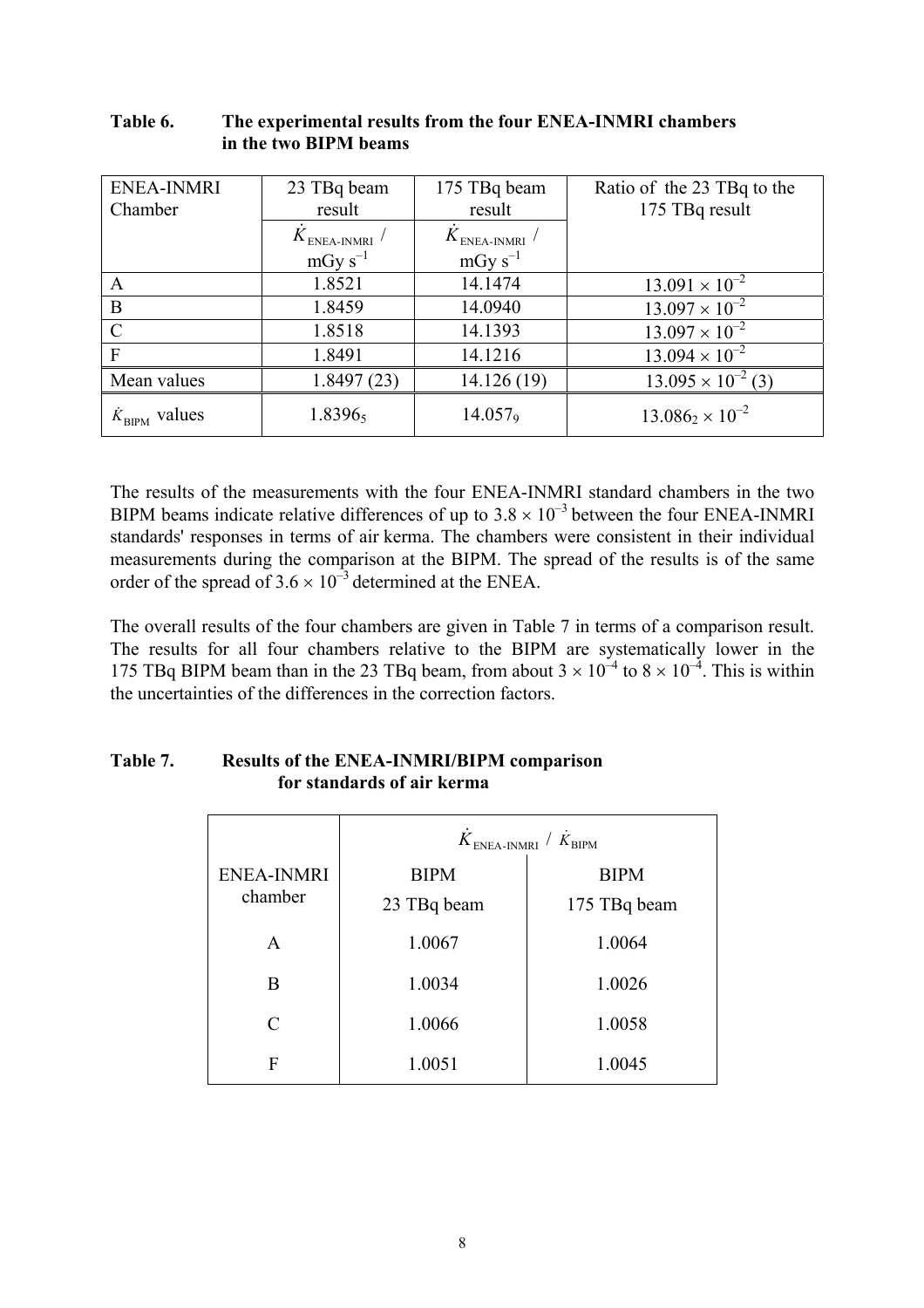The air kerma results of the A, B and C ENEA-INMRI chambers relative to the primary standard-F are shown in Table 8. These ratios make it possible to check the consistency of the ENEA-INMRI chamber results in each of the four gamma beams used at ENEA and BIPM. For the present purpose the ratios to be compared with each other are those referring to a given chamber in the different beams (each row in Table 8). Ideally these ratios should be constant irrespective of the beams. The differences obtained are up to  $0.7 \times 10^{-3}$ ,  $1.4 \times 10^{-3}$  and  $1.8 \times 10^{-3}$  for chambers A, B and C, respectively. These differences are within the combined standard uncertainty.

#### **Table 8. Results for the ENEA-INMRI chambers A, B and C relative to the primary standard-F in the BIPM and the ENEA beams.**

| ENEA-         | Ratio of the chamber result to chamber F |             |             |             |                      |
|---------------|------------------------------------------|-------------|-------------|-------------|----------------------|
| <b>INMRI</b>  | <b>BIPM</b>                              | <b>BIPM</b> | <b>ENEA</b> | <b>ENEA</b> | Maximum              |
| Chamber       | 23 TBq beam                              | 175 TBq     | 36 TBq beam | 208 TBq     | difference           |
|               |                                          | beam        |             | beam $(1)$  |                      |
| A             | 1.0016(15)                               | 1.0018(15)  | 1.0022(17)  | 1.0015(17)  | $0.7 \times 10^{-3}$ |
| B             | 0.9983(5)                                | 0.9980(5)   | 0.9994(6)   | 0.9985(6)   | $1.4 \times 10^{-3}$ |
| $\mathcal{C}$ | 1.0015(15)                               | 1.0013(15)  | 1.0002(17)  | 1.0020(17)  | $1.8 \times 10^{-3}$ |
|               |                                          |             |             |             |                      |

 $\overline{^{(1)}}$  The combined standard uncertainty (figures in parentheses) on the results for chambers A, B and C relative to the primary standard-F was estimated by combining the uncorrelated components of the uncertainty associated with the factors  $k_s$ ,  $k_{wall}$  (0.03 % spectra, 0.01 % statistical),  $k_{pn}$ ,  $k_{npn}$  and the statistical standard uncertainty on the air density and ionization current measurement. In the case of chamber B some uncertainty components (such as  $k_s$ ,  $k_{pn}$  and  $k_{npn}$ ) were not considered as this chamber has a very similar geometry to chamber F.

The final result of the comparison using the ENEA-INMRI primary standard–F in the 23 TBq BIPM beam is given in Table 9. The 23 TBq beam has been used for the final result to ensure consistency world-wide as this beam has been used for all the other BIPM.RI(I)-K1 comparison results to date.

## **Table 9. Final Result of the ENEA-INMRI/BIPM comparison for standards of air kerma**

| <b>BIPM</b> beam | $K_{\text{ENEA-INMRI}}$ / mGy s <sup>-1</sup> | $\dot{K}_{\text{BIPM}}$ / mGy s <sup>-1</sup> | $K_K$  | $u_{c}$ |
|------------------|-----------------------------------------------|-----------------------------------------------|--------|---------|
| $23$ TBq         | 1.8491                                        | 1.8396 <sub>5</sub>                           | 1.0051 | 0.0026  |

The mean ratio of the values of the air kerma rate determined by the ENEA-INMRI and the BIPM standards is 1.0051 with a combined standard uncertainty, *u*c, of 0.0026. Some of the uncertainties in  $\dot{K}$  that appear in both the BIPM and the ENEA-INMRI determinations (such as air density,  $W/e$ ,  $\mu_{en}/\rho$ ,  $\bar{g}$ ,  $\bar{s}_{ca}$  and  $k_h$ ) cancel when evaluating the uncertainty of  $R_K$  as given in Table 2.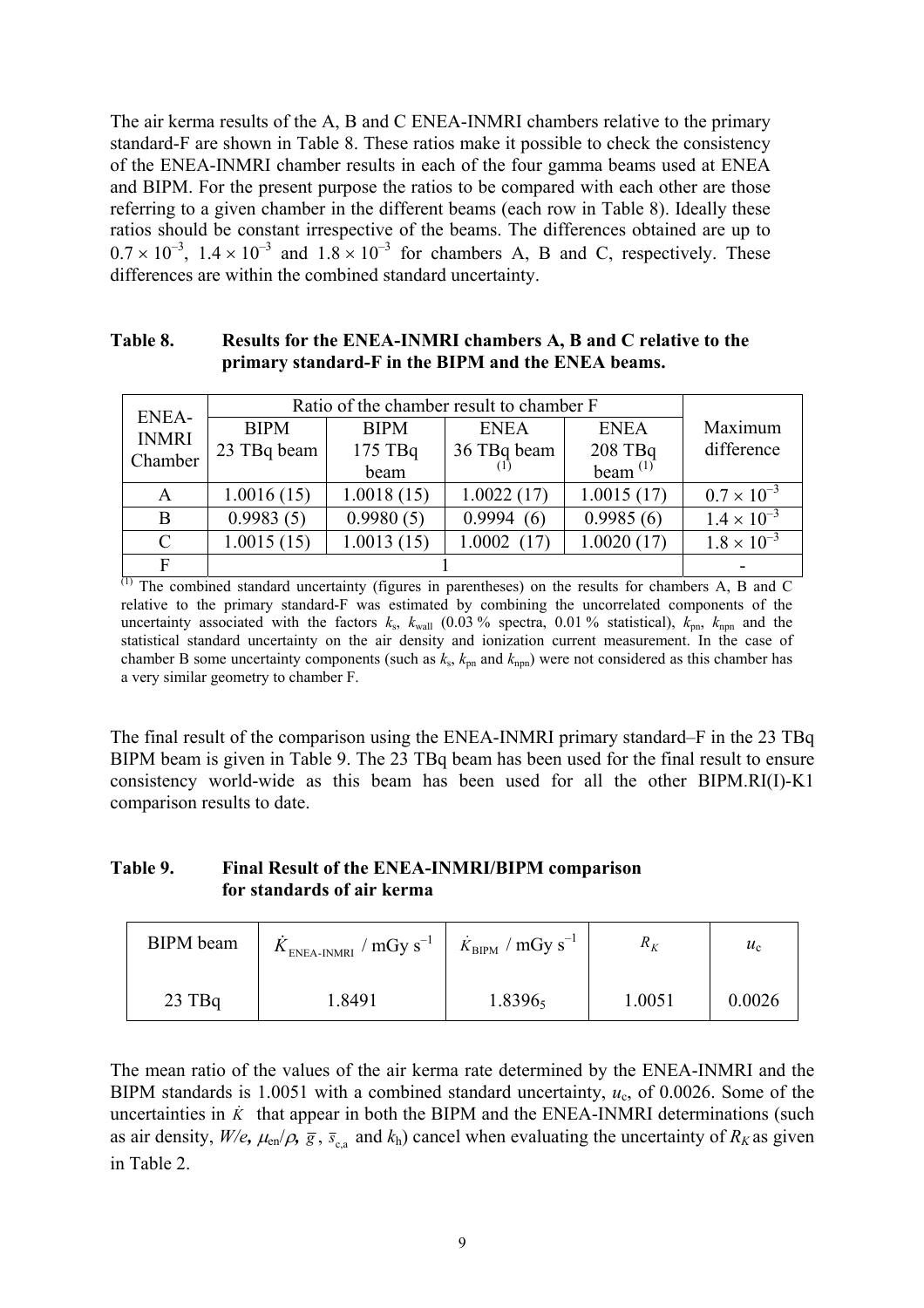The use, at the ENEA, of additional standard chambers providing independent and consistent results increases confidence in the experimental results and the uncertainty analysis.

## **4. Discussion**

## 4.1 Consistency of comparisons of the ENEA-INMRI standard for air kerma

Previous comparisons between the ENEA-INMRI and the BIPM were made in 1983 [2, 14] (revised in 1985) and 1998 (revised in 2003) [4] and a bilateral comparison between the NIST (USA) and the ENEA-INMRI was conducted in 1994 [5]. The results of these earlier comparisons are consistent with each other within the uncertainties. The present result is consistent with the 2003 revised result and consequently with the earlier results when the various changes related to chamber volume, beam non-uniformity and wall correction factors [16, 17] are taken into account. Table 10 illustrates this evolution.

#### **Table 10. Previous comparison results for the ENEA-INMRI/BIPM**

| Year              | $1983/85$ <sup>(1)</sup> | $1994/96^{(2)}$ | 1998 result with                 | 1998/2003      | Present result |
|-------------------|--------------------------|-----------------|----------------------------------|----------------|----------------|
|                   |                          |                 | unrevised<br>parameters $^{(3)}$ | revision       |                |
|                   |                          |                 |                                  |                |                |
| ENEA-INMRI/BIPM   | $0.9994^{(4)}$           | $0.9984^{(4)}$  | $1.0016^{(4)}$                   | $1.0044^{(4)}$ | $1.0051^{(5)}$ |
| Uncertainty $u_c$ | 0.0040                   | 0.0051          | 0.0026                           | 0.0026         | 0.0026         |

(1) The published comparison result of 1983 has been updated to account for the correct value for ∆ and then for changes in stopping power ratios in 1985.

(2) The result obtained indirectly through the comparison with the ENEA-INMRI/NIST comparison in 1994 and the NIST/BIPM comparison in 1996 [18].

(3) The variation was in part due to the change in the  ${}^{60}Co$  source (and source housing) used for air kerma comparisons at the BIPM during the intervening fifteen years

(4) ENEA-INMRI primary standard chamber C1

(5) ENEA-INMRI primary standard chamber F

### 4.2 Analysis of the BIPM air kerma comparisons

The results of air kerma comparisons in  ${}^{60}Co$  at the BIPM are currently being re-evaluated, taking into account the effect of changes being made in national standards following the recommendations of the Consultative Committee for Ionizing Radiation (CCRI) [19]. The OMH (Hungary) has already declared a new value for its air kerma standard [20], as have the PTB (Germany) [21] and the BEV (Austria) [22]. The SZMDM (Yugoslavia) and the NCM (Bulgaria), both of which have made comparisons recently with the BIPM [23, 24], have also changed their method of *k*wall determination, using Monte Carlo calculations. The LNMRI/IRD has recently confirmed their earlier comparison results [25] but is currently in the process of recalculating wall effects for their primary standard which has a similar shape and size to the ENEA-INMRI standard.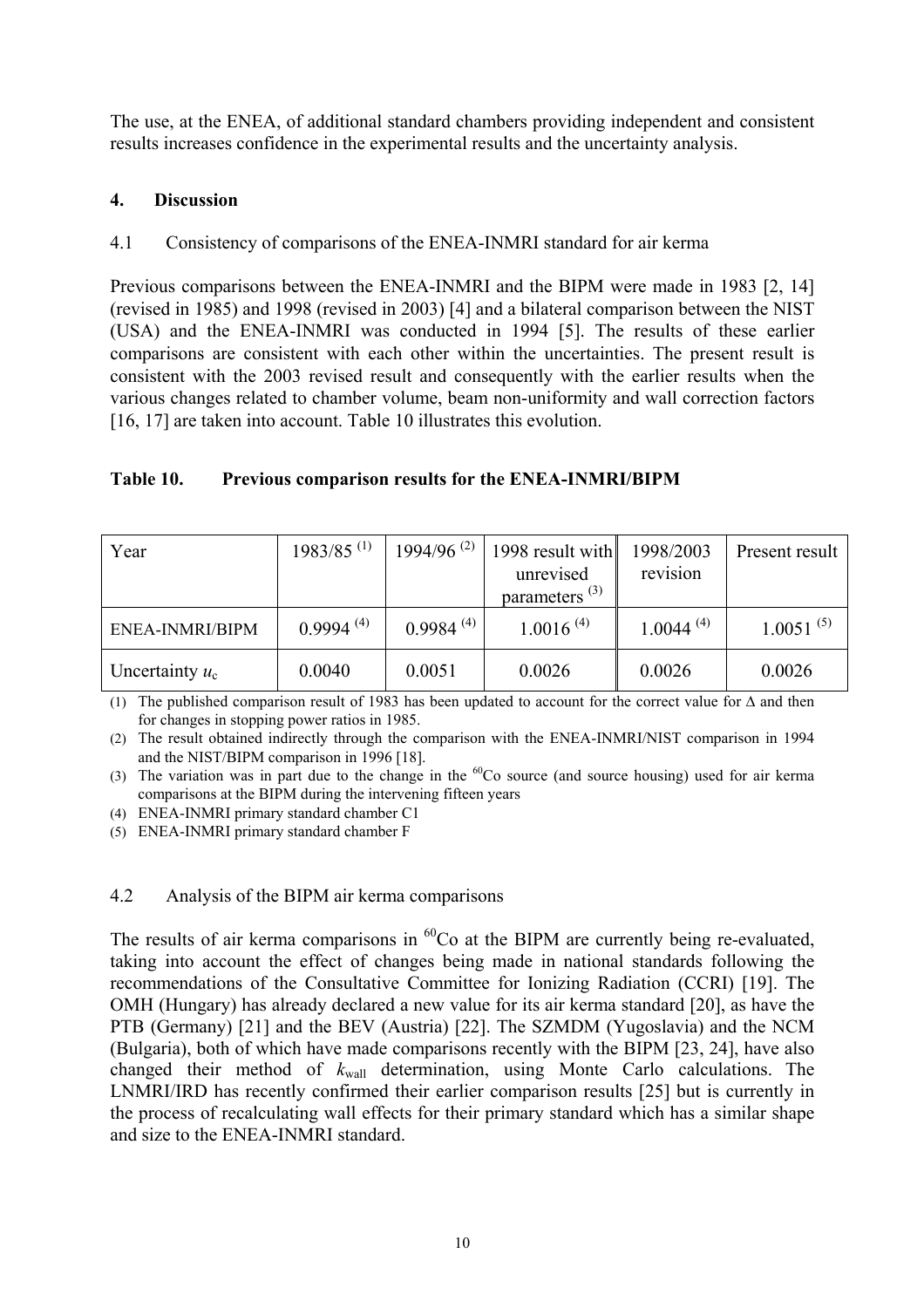The BIPM is also making calculations of the various factors for its standard to verify its determination of air kerma [26]. At present, particularly with a proposed change to the value used for *k*an, the combined effect would be to increase the BIPM evaluation by 1.0046. The paper in which the calculation methodology and results are given has been submitted for publication [27]. However, any future new result will need to be approved and implemented at a date to be confirmed by the CCRI.

Once all the evaluations have been completed and the results approved by the CCRI, they will be published in the BIPM key comparison database (KCDB) that was set up under the CIPM Mutual Recognition Arrangement [28].

## **5. Conclusion**

The ENEA-INMRI standard for air kerma in  ${}^{60}Co$  gamma radiation compared with the BIPM air kerma standard gives a comparison result of 1.0051 (0.0026). The differences between this result and those obtained between 1983 and 2003 are consistent with the changes that have been made to the ENEA-INMRI standard.

In principle, all the comparison results of the national metrology institutes and designated laboratories (NMIs) will be used as the basis of the entries in Appendix B of the KCDB set up under the CIPM MRA. The NMIs that have previously used experimental extrapolation methods to determine wall correction factors are currently checking their factors, using various Monte Carlo codes or other methods. It may be some months before all the NMIs will be ready for their results to be entered into the BIPM KCDB. In the meantime, the BIPM is also reviewing its experimental and calculated results for the wall and other corrections of its primary standard.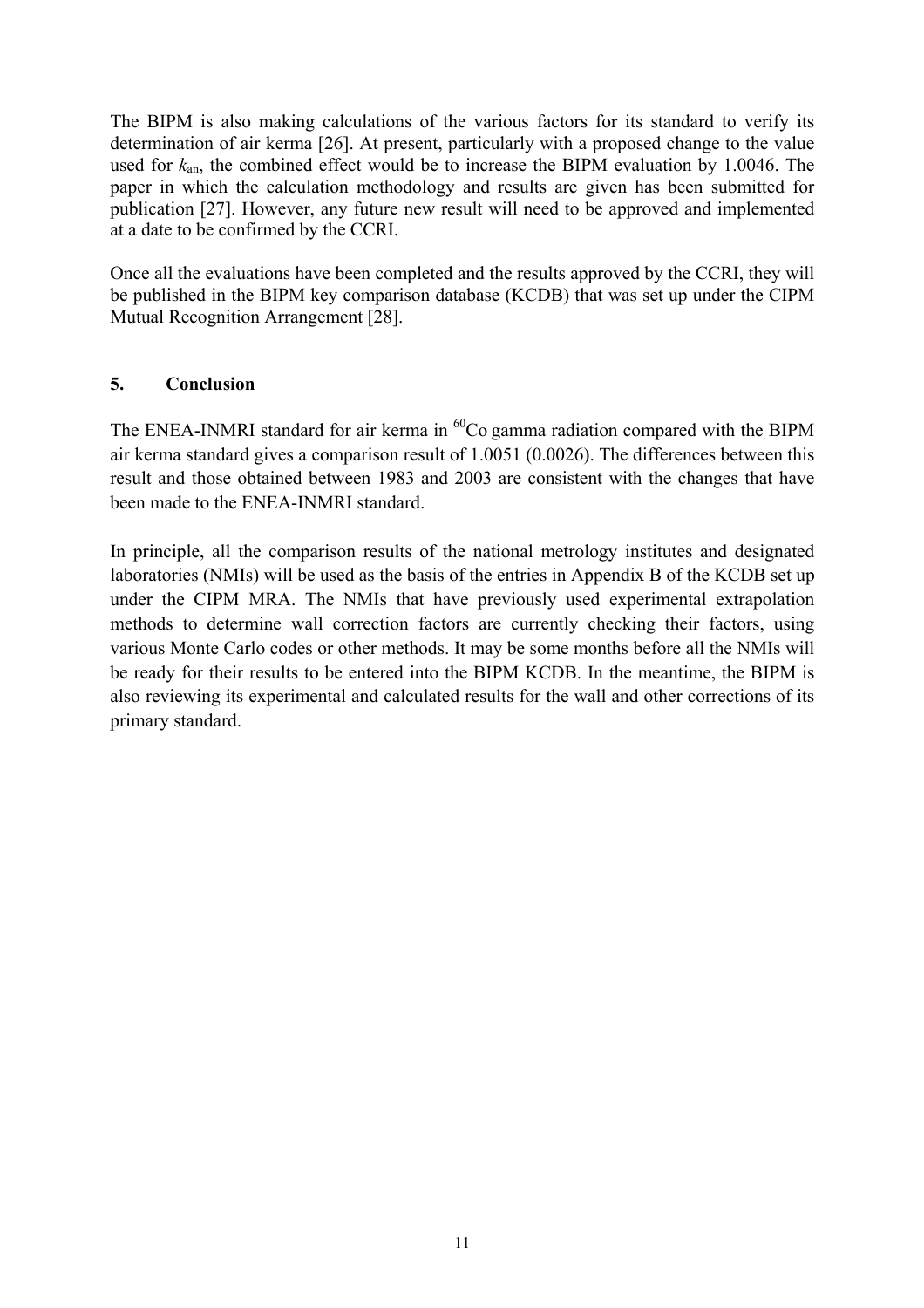#### **References**

- [1] Boutillon M. and Niatel M.-T., A study of a graphite cavity chamber for absolute measurements of 60Co gamma rays, 1973, *[Metrologia](https://www.bipm.org/metrologia/ViewArticle.jsp?VOLUME=9&PAGE=139-146)*, **9**, 139-146.
- [2] Allisy A. Comparison of standards of exposure, *Comité Consultatif pour les Étalons de Mesures des Rayonnements Ionisants*, *Section (I)*, 1983, **7**, p. R(I) 30-31.
- [3] Allisy-Roberts P.J., Toni M., Bovi M., Comparison of the standards for air kerma of the ENEA-INMRI and the BIPM for  $^{60}$ Co  $\gamma$  rays, 2002, *[Rapport BIPM-2002/09](https://www.bipm.org/utils/common/pdf/rapportBIPM/2002/09.pdf)*, 10 pp.
- [4] Allisy-Roberts P.J., Burns D.T., Laitano R.F., Toni M., Bovi M., Revised comparison of the standards for air kerma of the ENEA-INMRI and the BIPM for 60Co gamma rays, *[Rapport BIPM-](https://www.bipm.org/utils/common/pdf/rapportBIPM/2003/10.pdf)*2003/10, 11 pp.
- [5] Laitano R.F., Lamperti P.J. and Toni M.P. Comparison of the NIST and ENEA air kerma standards, 1994, *ENEA Internal Report,* 33 pp.
- [6] *Comité Consultatif pour les Étalons de Mesures des Rayonnements Ionisants*, Constantes physiques pour les étalons de mesure de rayonnement, 1985, *CCEMRI Section (I)*, **11**, R45.
- [7] Allisy-Roberts P.J., Burns D.T. , Kessler C., Measuring conditions used for the calibration of ionization chambers at the BIPM, 2004, *[Rapport BIPM-04/17](https://www.bipm.org/utils/common/pdf/rapportBIPM/2004/17.pdf)*, 20 pp.
- [8] Boutillon M. Volume recombination parameter in ionization chambers, 1998, *Phys.Med.Biol.*, **43**, 2061-2072.
- [9] Laitano R.F., Toni M.P., Pimpinella M. and Bovi M. determination of the  $k_{wall}$ correction factor for a cylindrical ionization chamber to measure air kerma in a Co-60 gamma beam, 2002, *Phys.Med.Biol.*, **47**, No.14, 2411-2431.
- [10] Laitano R. F., Pimpinella M., Toni M. P.and Tricomi G. Determination of the  $K_{wall}$ correction factor for cylindrical ionisation chambers of various dimensions, 2003, *CCRI(I) 16th meeting document* [CCRI\(I\)/03-27](https://www.bipm.org/cc/CCRI(I)/Allowed/16/CCRI(I)03-27.pdf), 4 pp.
- [11] Pimpinella M., Influence of photon energy spectra on *k*wall factor and related uncertainty in Co-60 air-kerma measurement by cavity ionization chambers, presented at the CCRI(I) *[Workshop on Dosimetry Uncertainties](https://www.bipm.org/wg/CCRI(I)/WORKSHOP(I)/Allowed/May_2005/ENEA_Kwall.pdf), 2005*.
- [12] Rogers D.W.O. and Treurniet J. Monte Carlo calculated wall and axial nonuniformity corrections for primary standards of air kerma, 1999, *[NRCC Report](http://www.irs.inms.nrc.ca/inms/irs/papers/PIRS663/pirs663.html) [PIRS–663](http://www.irs.inms.nrc.ca/inms/irs/papers/PIRS663/pirs663.html)*, and *CCRI 14th meeting document* CCRI(I)/99-26, 25 pp.
- Boutillon M. and Perroche A.-M., Radial non-uniformity of the BIPM <sup>60</sup>Co beam, 1989, *[Rapport BIPM-89/2](https://www.bipm.org/jsp/en/ViewBIPMReport.jsp?YEAR=1989&REP=02)*, 9 pp. [13]
- [14] IAEA, X- and gamma-ray standards for detector calibration, 1991, *IAEA TECDOC-619*.
- [15] Laitano R. F. and Toni M. P., The primary exposure standard of ENEA for Co-60 gamma radiation: characteristics and measurement procedures, 1983, *ENEA report*, RT/PROT(83)28.
- [16] Laitano R. F., Physical parameters, correction factors and comparison results for the ENEA air kerma standard for Co-60 gamma rays, 2001*, CCRI(I) 15th meeting document*, [CCRI\(I\)/01-40,](https://www.bipm.org/cc/CCRI(I)/Allowed/15/CCRI(I)01-40.pdf) 1 p.